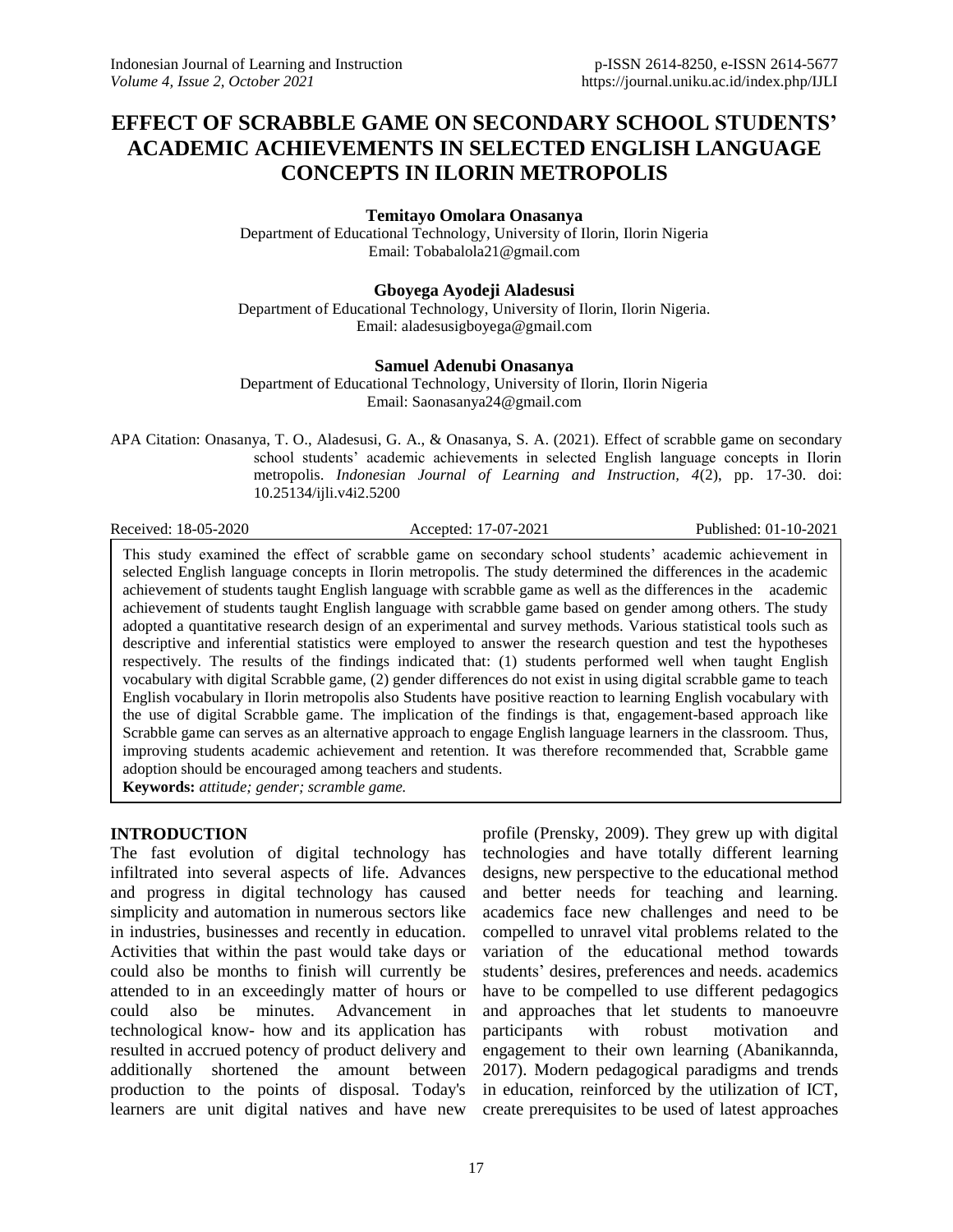*Effect of scrabble game on secondary school students' academic achievements in selected English language concepts in Ilorin metropolis*

and techniques so as to implement active learning and playful learning (Rodilla, 2012). one among such reforms, trends, and new approach is gamification.

Gamification seems to be a replacement trend in several sectors, alongside business, structure management, in service coaching, health, policy, and education. The term gamification refers to the use of game mechanics in non‐gaming contexts (Deterding, Dixon, Khaled, & Nacke, 2011) or, rather, to the event of creating gameful experiences (Koivisto & Hamari, 2014). Games are integral parts of all cultures and one among the oldest sorts of human social interaction. A game is any sort of play, amusement and activity involving competition. Game contains what can engage students and help them enter a state of flow where they are fully immersed within the learning environment and energized to specialise in the activity they are involved in (Koivisto & Hamari, 2014). Gamification represents an innovative and interesting methodology to motivate students and enhance their learning process (Martí-Parreñoa, Seguí-Masa, & Seguí-Mas, 2016).

Gamification affects students' behaviour, commitment and motivation, which can lead to improvement of knowledge and skills (Hsin-Yuan & Soman, 2013). Gamification is adopted in different contexts and for a variety of purposes. It is used as a driver to promote fundamental things like learning, employee performance, customer engagement, and even crowdsourcing initiatives. According to Huotari and Hamari (2012), the widespread interest that gamification is attracting is based on its potential to strengthen engagement, change behaviours and support innovation. Indeed, an increasing number of services are presently being gamified (Huotari & Hamari, 2012). Gamification is also taking off in education, due to the conviction that it supports and motivates students, and can thus lead to enhanced learning processes and outcomes (Kapp, 2012).

English language competence is taken into consideration as a key factor within the information era, the teaching and learning of the language is gradually changing into the main focus in several countries. This growing stress has resulted in an exceedingly proliferation within the software package (Meyer, 2013). Meyer (2013) argued that integrating games has had an extended history in foreign learning whereby a seamless integration

may lead to accrued motivation and purposeful exposure to the target language. Though the problem of integrating games into formal learning is acknowledged, the author further indicates that there has being a bigger potential for college students to learn from games in their process of language learning as compared to alternative educational subjects (Meyer, 2013).

Lam (2014) asserted that the utilization of gamification could turn learning into a more interesting and interesting activity and assist in improving students' level of attention and persistence also as their attitudes towards learning. This notion is supported by other researchers that fewer than five percent (5%) of scholars are ready to endure the stressful nature of formal school training in languages. Due consideration however must be made before gamifying an activity or a lesson to make sure the objectives of learning are achieved and not overshadowed or downscaled (Lam, 2014).

Lam, (2014) revealed that learning new vocabulary during a second language requires between 5 to 16 exposures. In such a case then, games help provide this exposure as they involve repeated tries and failure (Lam, 2014); however, the study emphasized that this is able to only be achieved with the acceptable use of gamification within the learning. there is a requirement to create tools or strategies that would help reduce the strain that students experience during their learning. Activities structured as games can provide concrete practice for learners, while reducing the strain and anxiety often encountered during the training process. Appropriate use of game elements within the classroom could result not only in enhanced motivation and learning experiences but also facilitate accuracy and fluency in language learners (Lam, 2014).

The idea of using games or games elements in education to interact students within the process of active learning is not new and may be traced back to the sixties when Piaget (1962) acknowledged that games could not only help children to master their environments but also to make the worlds of their imagination. Games also encourage students to play a lively role within the learning process thus supporting active learning, experiential learning, playful learning, and problem-based learning (Oblinger, 2004). Over the years, educators are increasingly incorporating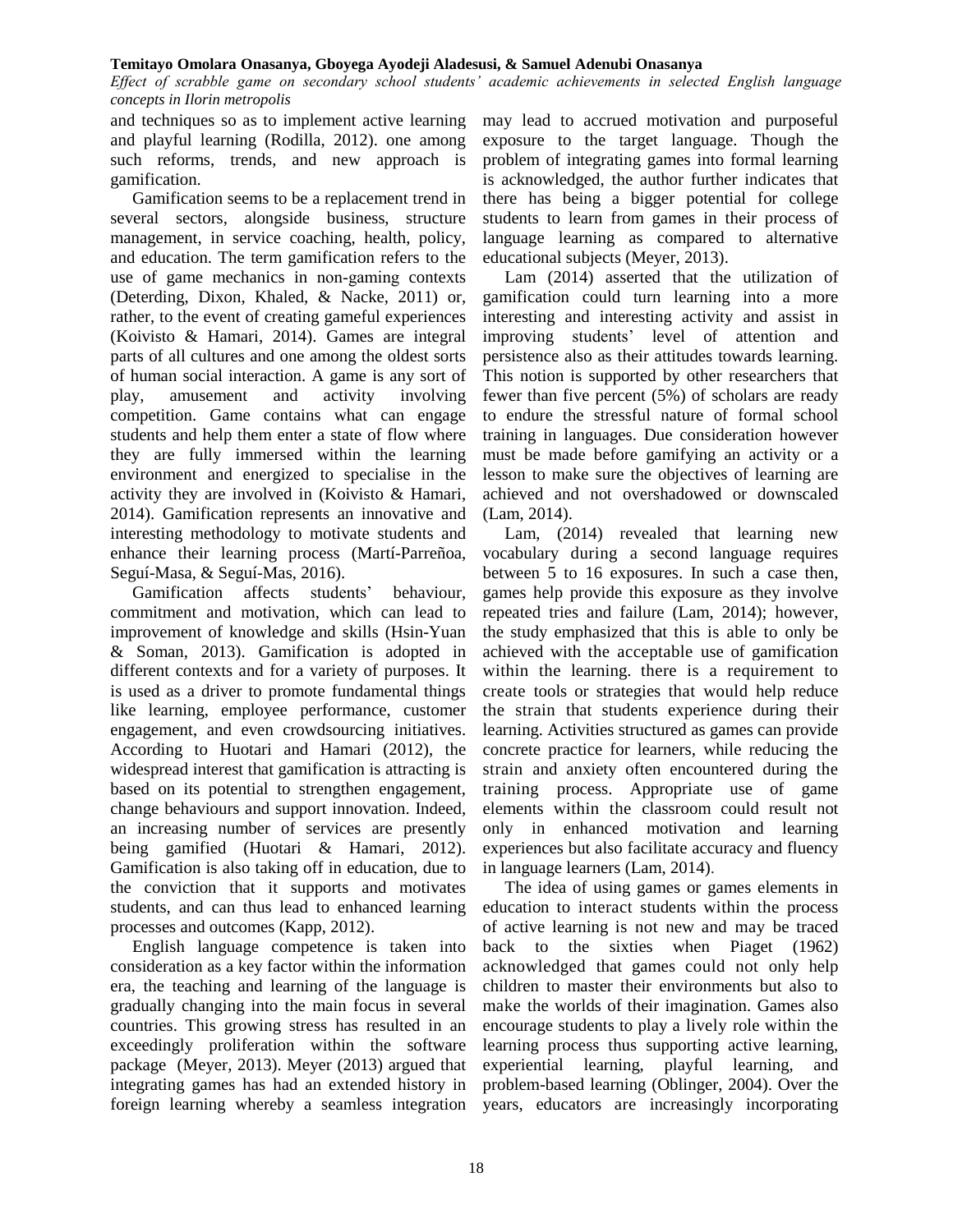various games into their teaching curriculum in an attempt to make a fun and interesting learning environment for college kids. Although this will be very challenging and time consuming, interactive, collaborative and competitive games tend to motivate and encourage student participation within the learning process (Martí-Parreñoa, et al., 2016).

Rodilla (2012) asserted that humans can learn more about objects and other beings in an hour of play compare to a year of conversation. Individuals are born with an innate sense of play as how to explore the planet around and yet traditional school day is meant with clear separations between instruction and play, merely regarding play as a sort of recreation. The potential of a nonconstrained play environment seems enough to undertake and mix play and learning (Rodilla, 2012). Rodilla (2012) asserted that schools became increasingly anachronistic institutions and claims for those learning environments that engage students, teach them, stimulate their understanding, and help them assume responsibility for his or her own future learning.

Resnick (2004) moreover reported that people's best learning experiences come once they are engaged in activities that they enjoy and care about. Similarly, Rodilla (2012) reported that students show greater concentration once they are engaged in projects of their interest, finding their own answers, investigating new approaches, exploring other ways of doing things and taking their own decisions. Games like board games are the foremost accurate sort of play within the standard classroom setting. Board games prove the right pathways to playful learning thanks to their dual nature. On the one hand, they are structured, open ended, principled, in order that they allow learners to grant some rules, set methodology and fulfil set goals. Board games are highly enriching activities that provide creative learning and playful exploration. Board games have an extended and rich tradition, being both entertainment and education means in ancient cultures.

The origin of board games return to countries like China, India and Nigeria (Rodilla, 2012). the primary parlor game ever known is Senet and dates back from times of Nefertari, the Egyptian Queen who ruled until 1237 BC. Nefertari was portrayed in one among the wall paintings found within the Valley of the Queens.

It is also in ancient cities in Egypt that first Mancalas, gaming boards made from stone were discovered, carved into the roofs of ancient temples. Pachisi and Chaupar boards and tokens made from rubies and ivory were found in India (Rodilla, 2012). Refined wooden boards for enjoying a game almost like Go were found in China and Japan alongside polished stones. it is curious to ascertain how these early board games are played for thousand years and yet they still provide the inspiration for many classic and current board games (Rodilla, 2012).

A parlor game may be a game that involves counters or pieces moved or placed on a premarked surface or board consistent with a group of rules. Games are often supported pure strategy, chance (rolling dice) or a mix of the 2, and typically have a goal which a player aims to realize. Early board games represented a battle between two armies, and most current board games are still supported defeating opposing players in terms of counters, winning position or accrual of points (often expressed as in game currency) (Rodilla, 2012). Board games also improve the students' attention and help them take decisions and risks. As explained by Rodilla (2012), it is important for learners to be ready to act in games when the completion of the sport depends on their actions, strategies, choices and decisions. This researcher's claim also suggests that board games teach during a lasting manner: if students enjoy while learning, they are going to remember the lesson for extended. Additionally, board games grant meaningful communication.

The researcher stateed further that this happens because they create a context for language use and that they improve the students' literacy as they supply language practice within the various skills in speaking, writing, listening and reading. There are board games that help learners hook up with Multiple Intelligences (MI) (Gardner,1999). In fact, it is frequent that one single parlor game embraces variety of various skills. Rodilla (2012) developed this view and remarks that aside from refining students' linguistic intelligence, board games enhance all the opposite six MIs: Spatial; board games especially people who involve drawing and matching help improve the eye-hand coordination also as dexterity and visual perception: number, letters, shape(s) and colour recognition. Logical; they stimulate the brain and prompt critical and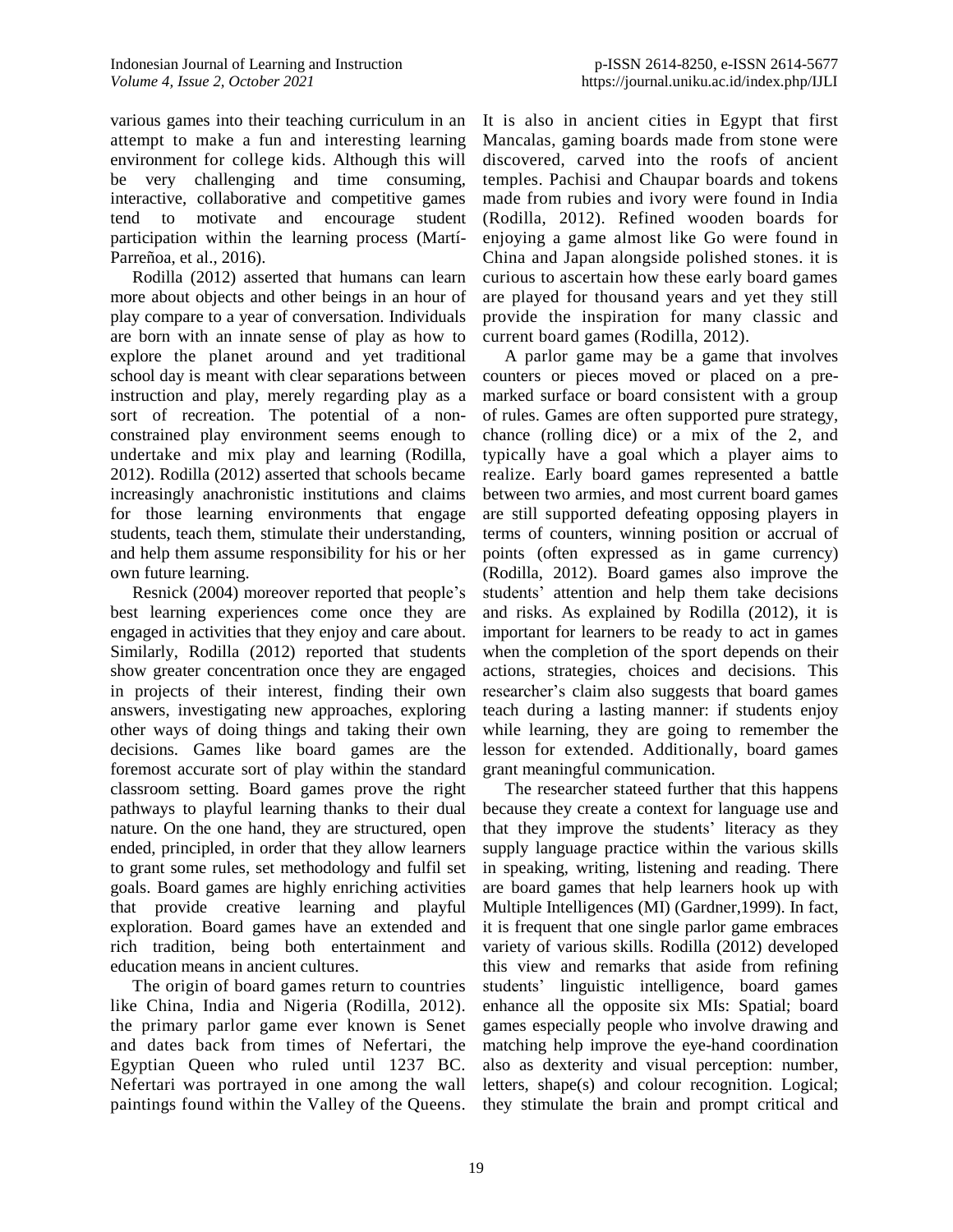*Effect of scrabble game on secondary school students' academic achievements in selected English language concepts in Ilorin metropolis*

quick thinking and reasoning, rationalization and problem solving, and essential cognitive skills. Mathematical; many board games involve grouping, counting, and calculating, improving learners' numerical understanding.

Vocabulary acquisition is an important a part of learning since it is a main component of language proficiency and determines how well learners read, speak, listen and write. Likewise, Lam (2014) opined that words are deemed to be the building blocks of any language with the many role of vocabulary in expressing our thoughts undeniable. Having limited vocabulary often hinders students from mastering the four language skills. A cohesive and rigorous vocabulary bank is therefore a crucial attainment in any language also because the basis of linguistic abilities. Vocabulary is taken into account as a crucial element in learning. In fact, many students feel that vocabulary learning is boring since they need to memorize unfamiliar words and spelling without changing their learning habits, like writing words on paper, learning by memory or learning passively through the teachers' explanations (Darfilal, 2015). The communicative approach, then, encourages students to practice the target language using an infinite range of individual, pair and group work activities. one among these activities is learning through games since it is claimed that it can help students to find out and practice the vocabulary easily and effectively in an amusing classroom atmosphere (Darfilal, 2015).

Previous researches have indicated the first headache or difficulty encountered by students learning a foreign language is usually in remembering words (Hu Hai-peng & Deng Lijing, 2007). Vocabulary size is an important standard to evaluate a learner's level of English proficiency; without an adequate vocabulary depository, a second language learner's conversational fluency and reading comprehension will encounter difficulties (Schaller, 2006). This has also been emphasized in the study by Hu Hai-peng and Deng Li-jing (2007) on the application of motivation for students' vocabulary acquisition in multimedia environment whereby vocabulary is highlighted as an important part of a language as well as the core or basis of linguistic abilities.

There are many explanations on what defines an academic game nowadays. While some games

are competitive in nature, others may simply allow students to figure together as a category to unravel a general problem where nobody wins or loses. Cruickshank and Telfer (2001) divided games into non-academic or primarily for fun games (including card games, bingo and tabletennis) and academic or primarily for or supported learning games. The latter category is further divided into simulation, during which players work within a simulated environment, and non-simulation, during which players solve problems by using the principles of their topic like scrabble and puzzles, during which players use principles of a topic or discipline and solve related problems, as in math or spelling (Cruickshank & Telfer 2001).

Hadfield (1999) explained two ways of classifying language games; linguistic games that specialize in accuracy and communicative games that specialize in exchanging information. Further, games are classified into more detailed forms composed of both linguistic and communicative games; sorting, ordering or arranging games; information gap games; guessing games; searching games; matching games; labelling games; exchanging games; board games; role playing games. Language games could also be also classified as; listening games; speaking games; kinetic games; and experiential games (Darfilal, 2015). Scrabble is an interactional word-building game, has long been popular among American educators who believe it to assist students develop language and social skills (Martí-Parreñoa, et al., 2016). the thought of using games to interact students within the method of active learning is not new. Over the past several years, educators are increasingly incorporating various games into their teaching curriculum in an effort to form a fun and interesting learning environment for school kids. Although this may be very challenging and time consuming, interactive, collaborative and competitive games tend to motivate and encourage student participation within the training process (Martí-Parreñoa, et al., 2016).

The idea of using games in teaching does not seem to be widely accepted and implemented although its profitability has been proposed and justified in different empirical studies. There has been a misconception that all learning should be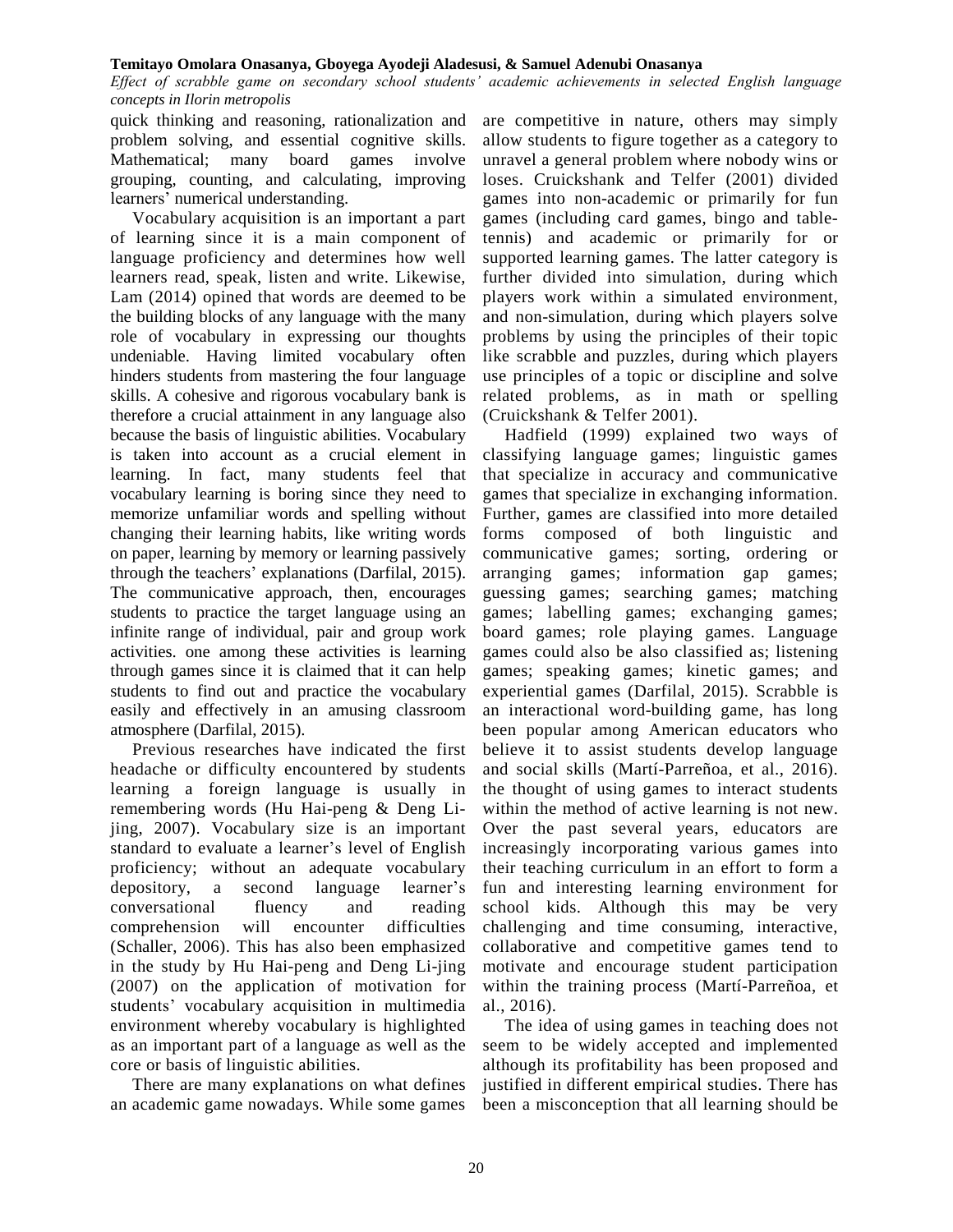serious in nature. In fact, using games is an important tool that allows language teachers to add colours to their classrooms by providing challenge and entertainment. Games that bring out these higher-level thinking skills are getting more popular, although more research and scientific assessment is important to live their overall effectiveness. There are domains emphasizing gender differences in cognitive activity in playing games such as chess, go, bridge, and Scrabble where the best male players typically outperform the best female players to such a degree that the genders sometimes compete separately and a few competitions are restricted to only females. Charness and Gerchak (1996) proposed that gender differences in chess might be accounted for by the vastly larger number of active male players as compared to female players and thus wo not reflect differences in ability between males and females.

Gamification has gained significant interest among educators across the globe, this might be as a result of the characteristics that are inherent in gamification. These characteristics have led teachers to start integrating it into classroom in order to increase classroom engagement globally. Moreover, using games in the English class, which is often considered as one of the best ways to get the students involved in the classroom activities in which their communicative ability is practiced and improved. Language games, together of the foremost valuable and effective techniques in English teaching are used for an extended time by many western teachers. However, they are less used in Nigeria, especially in secondary schools. Most teachers and students think games are a waste of your time or simply a fun activity for youngsters. The general situation of English language teaching and learning at present is not very satisfactory, as incorrect English is still predominantly spoken in a large number of English language learners in Nigeria, and the low achievement in past SSCE exams (WAEC, 2016). So, it is safe to say that there is still a long way to go in English language teaching reform and improving the English teaching quality in Nigeria. It is against this background; this study examined the effect of scrabble game on secondary school students' academic

achievement in selected English language concept in Ilorin metropolis. Specifically, this study aimed to; 1) examine the differences in the academic achievement of students taught English language with scrabble game, 2) examine the differences between the academic achievement of male and female students taught English language with scrabble game, 3) determine students' reaction towards learning English language with the use of scrabble game, 4) determine the differences between male and female students' reaction towards learning English language with the use of scrabble game.

# *Attitude towards the use of games for instruction*

Research within the area of attitude and attitude formation revealed that attitudes and beliefs are interrelated and attitudes and behaviours are interchangeable; moreover, attitudes are often divided into likes and dislikes (Siragusa & Dison, 2008). With the broad expansion of the mixing of games in education during the last decade, many research studies have explored the attitudes of users (educators and students) towards the mixing of games in education (Gasaymeh, 2009; Mishra & Panda, 2007; Wen & Shih, 2008). Students in developing countries have varying attitudes towards e-learning but generally, their attitudes are positive (Gamal & El-Aziz, 2011). This was corroborated by Nassoura (2012) who acknowledged that a lot of students had positive attitudes towards e-learning because it had a positive impact on their motivation also as selfesteem. Beggs, O'Neill, Virapen and Alexander (2009) examined teachers' perception on the utilization of digital games for instruction, the results of the findings indicated that majority had positive attitude about the effect of digital games in education. Hsu, Lin, Huang, Hsu, Su, Chiou, Tsai, & Hung (2011) also examined preservice teachers' awareness of digital game for learning the results of the findings revealed that participants had positive opinions regarding digital games for education. Also, Hsu et al. (2011) asserted that teachers' attitudes were not influenced by gender differences as revealed by t-test analysis. Similarly, Halver and Gibson (2007) revealed that no age differences exist within the influence of Educational games on the pre-service teachers' attitudes. It is often concluded that both student and teachers in the least educational level were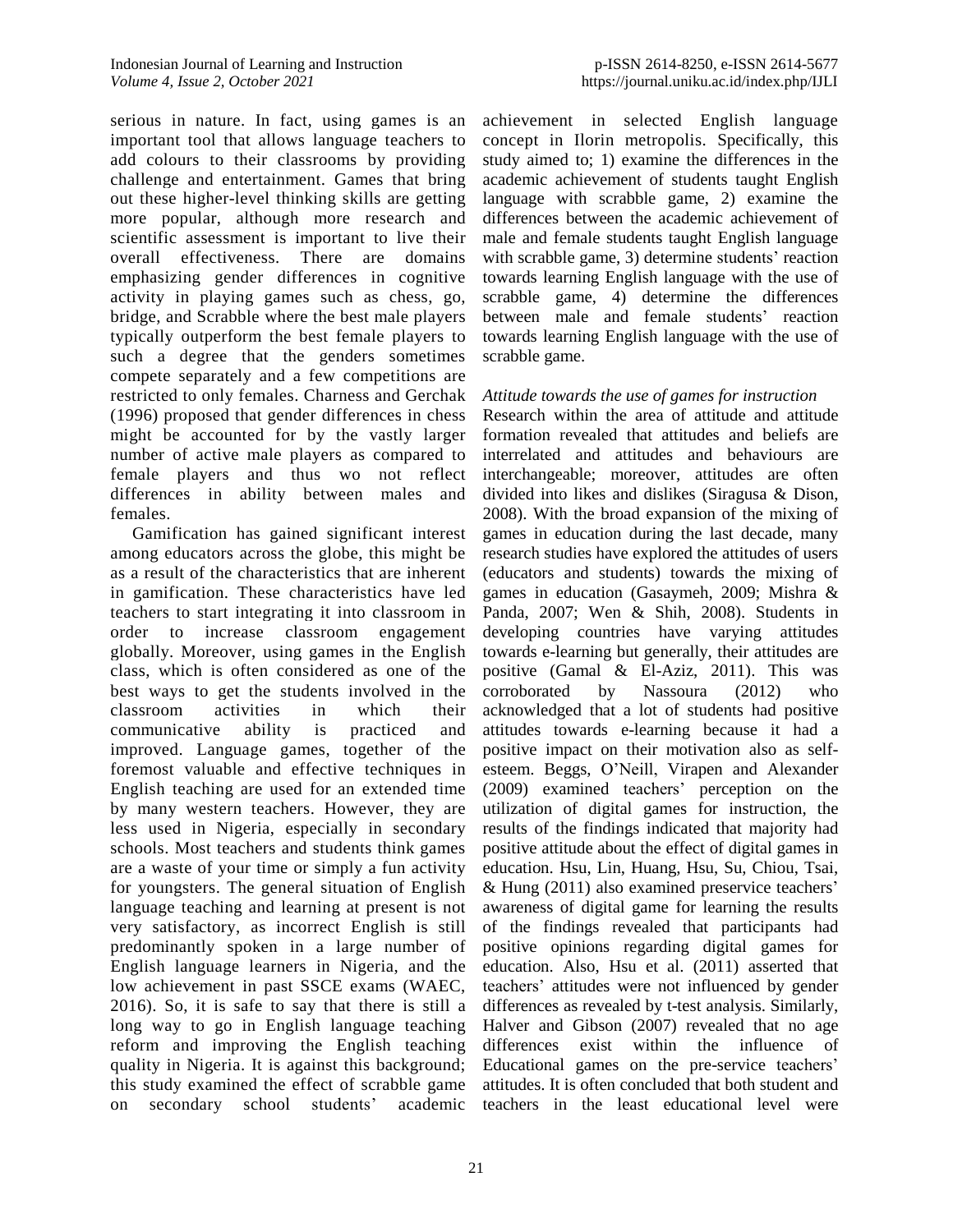*Effect of scrabble game on secondary school students' academic achievements in selected English language concepts in Ilorin metropolis*

conscious of the positive potentials of digital games as tools to serve education.

# *Gender*

Gender differences in mental activity in games like chess, go, bridge, and Scrabble where the simplest male players perform better than the simplest female players to the extent that male and feminine sometimes compete separately and in other competitions are limited to only females. Charness and Gerchak (1996) affirmed that gender differences in chess might be as a results of vastly represented number of male players as compared to female players. Croson & Gneezy (2009) opined that males are more motivated than females to realize than their female's counterparts in any game's competition. Maass, D'Ettole, and Cadinu (2008) indicated that ladies who compete with their female counterparts in any chess achieved but their male counterpart.

# *Application of Scramble game in English language vocabulary*

Games have significant potential as a pedagogical tool for elementary literacy, this is often because children give maximum concentration if learning is formed active for them (Nielsen 2006). Voinov (2010) affirmed that adults are enthusiastic if games are integrated into learning and scramble games is as popular among the adult in Nigeria as they are among children. These games include Word Search, Sentence Scrabble, and Hangman, all of those sorts of games are purposely created for learning. Hebblethwaite (2009) stated a number of the benefits of Scrabble game which incorporates mental activity that hones cognitive skills, practice in applying economic principles, and therefore the activation of learning in classrooms. Hebblethwaite (2009) and Voinov (2010) also stated other benefits of Scrabble game for instruction which incorporates ability to impact participant and spectators through creative and competitive group literacy. These benefits of scrambles games in instruction is extremely crucial to learning everywhere the planet (Voinov, 2010).

Although games like crosswords and lots of other word games are both enticing and significant for learning language most significantly in English vocabulary learning. However, these games are supported individual effort. Learning English vocabulary with the deployment of Scrabble are

often played during a community of learners, that is important in maintaining a difficult language and acquisition of recent vocabulary (Voinov, 2010). If Scrabble is played by players of varied generations or levels of language fluency, a younger or less fluent speaker will see vocabulary things employed by tons of fluent speakers that he/ she will not have encountered before, or learn word. Mishler and Frank (2002) stated that in Scrabble, the challenge method within which one player contests the word employed by another player, will end in fruitful language learning: A beginner will learn tons from a fluent speaker through the challenge method.

# **METHOD**

The study adopts a quasi-experimental research design, in which pre-test, post-test non-equivalent group design was used specifically. The design, according to Cook & Campbell (1979), entails the use of non-randomized sample where the researcher cannot randomly sample and assign subjects hence intact classes were used. This is because it was not possible to randomize the subjects of the study without disrupting the school programmes. The population for this study was made up of all Junior secondary school of 2018/2019 session in Ilorin metropolis Kwara state.

The target population was junior secondary school students in JSSI. The choice of the JSSII is based on the fact that the concept to be taught in English Language fall under the syllabus and scheme of work. The sample of this study was made up of seven (7) students from one selected co-educational Junior secondary school in Ilorin metropolis. The school was drawn through purposive sampling, the reason for purposive sampling of the school is to select schools with a believed to share common environmental conditions such as manpower, gender composition, exposure to the use of games, enrolments of students for JSCE examinations for a minimum of 5 years and school type (public schools). The selected school was pre-tested and post tested. At the school level, one intact JSSI class was selected. The sample size of the sample was seven (7) (4 males and 3 females) students captured from the intact class. The captured students from the intact class were pre-tested and post-tested.

A scrabble board game on English language (SBCELV) to serve as the treatment. The scrabble board game was used to teach English vocabulary.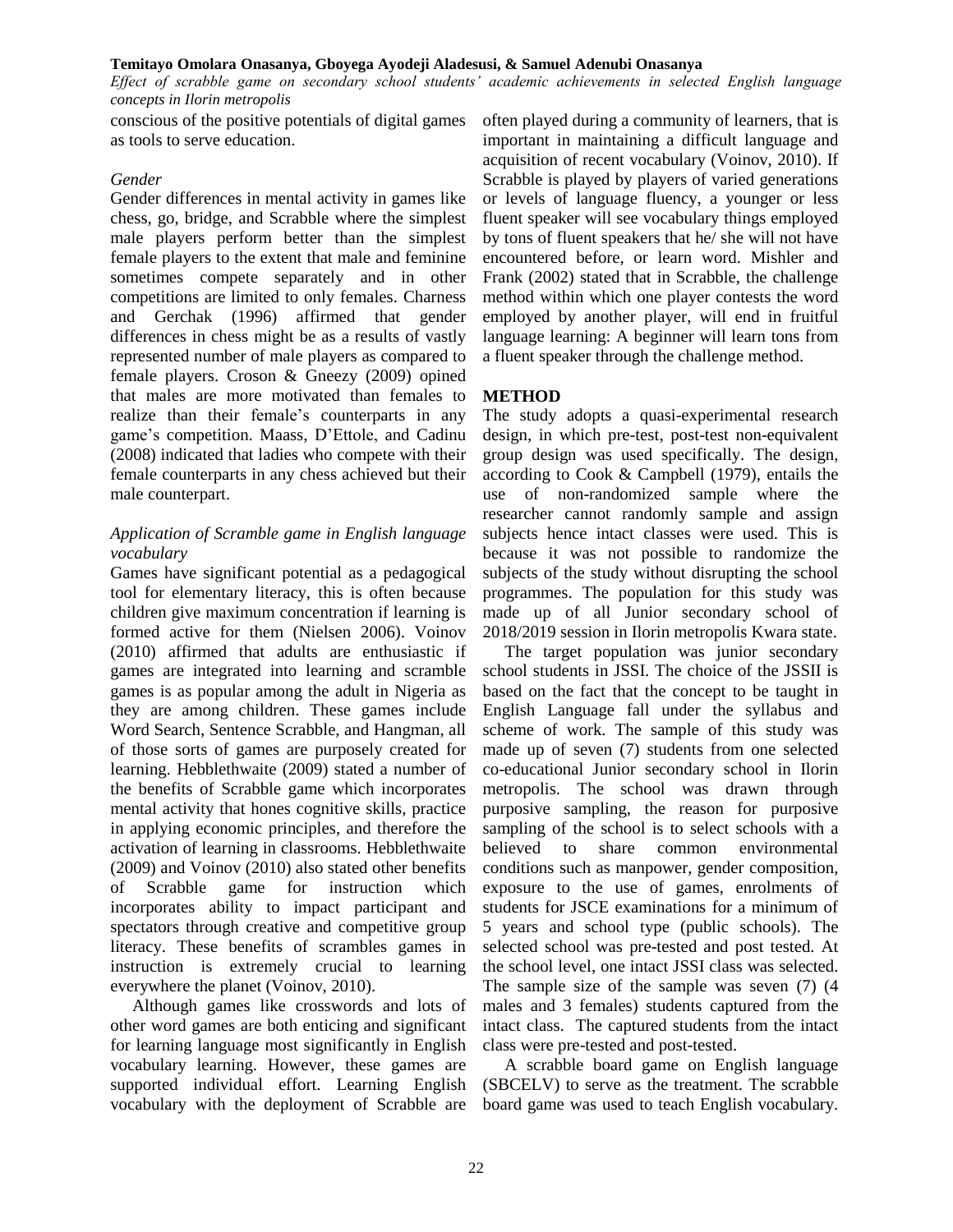Scrabble is a word [game](https://en.wikipedia.org/wiki/Word_game) in which two to four players (students) score points by placing tiles, each bearing a single letter, onto a game [board](https://en.wikipedia.org/wiki/Board_game) divided into a  $15\times15$  grid of squares. The tiles must form words that, in [crossword](https://en.wikipedia.org/wiki/Crossword) fashion, read left to right in rows or downward in columns, and be included in a standard [dictionary](https://en.wikipedia.org/wiki/Dictionary) or [lexicon.](https://en.wikipedia.org/wiki/Lexicon) In an English-language set, the game contains 100 tiles, 98 of which are marked with a letter and a point value ranging from 1 to 10. The number of points for each lettered tile is based on the letter's frequency in standard English; commonly used letters such as vowels are worth one point, while less common letters score higher, with Q and Z each worth 10 points. The game also has two blank tiles that are unmarked and carry no point value. The blank tiles can be used as substitutes for any letter; once laid on the board, however, the choice is fixed. Other language sets use different letter set distributions with different point values.

An achievement test in English language vocabulary (ATEV) which were researcher structured. Thirty (30) fill-in-the-gap structured scrabble game questions on English vocabulary served as the PTEV. The PTEV was used as a pretest before treatment, then reorganized to serve as a post-test after treatment. To reduce the n retest effect and remove the threats to the internal validity of the instruments, the questions were reshuffled and administered in different random order in the pre-test and post-test.

A researcher-designed questionnaire was used in collecting data to investigate students' reaction towards the use of scrabble game for learning English language in Ilorin metropolis, Kwara state, Nigeria. The questionnaire consisted of two sections; section A would contain the demographic information of respondents while section B contained items on students' reaction towards the use of scrabble game for learning English language in Ilorin metropolis, Kwara state, Nigeria. The items in section B would be rated on modified Likert Mode Scale of Strongly Agree (SA), Agree (A), Strongly Disagree (SD), and Disagree (D) with weighted value of 4 to 1 in terms of scoring.

To test the reliability of the Achievement Test in English language vocabulary (ATEV) instruments, pilot test was conducted within the target population but outside the school sampled for the study. The results obtained from pilot test conducted was used for reliability test. The test was

administered to 6 JSSI students, (3 males and 3 females) randomly selected using test-retest method. Pearson Product Moment Correlation formula was used with the aid of statistical package for service solution (SPSS) to determine the reliability coefficient of ATEV which yielded 0.91. Also, to test the reliability of the students' reaction towards the use of scrabble game for learning English language in Ilorin metropolis, Kwara state, Nigeria, it was administered once on JSS I Students in Ogbomoso and Cronbach's Alpha was used to measure the internal consistency of the instrument which yielded. Hence the result was considered reliable and consistent.

The entire study lasted for two (2) weeks; the experiment for one (1) week due to the period and time allocated to English language in the schools (80mins/week). The actual exercise commenced at the beginning of the first week. The Achievement test in English vocabulary (ATEV) was administered as a pre-test before the use of the treatment (scrabble game) to examine their prior knowledge; the ATEV was then shuffled to serve as a post-test without prior information on the forthcoming test alongside the questionnaire after the experimental group had been exposed to the treatment (scrabble game) to determine the effect of the treatment; The copies of the Achievement test in English language vocabulary (ATEV) was marked by the researcher independently. An achievement test in English language vocabulary (ATEV) which were researcher structured. Thirty (30) fill-in-the-gap structured scrabble game questions on English vocabulary served as the ATEV. The ATEV was used as a pre-test before treatment, then reorganized to serve as a post-test after treatment. To reduce the retest effect and remove the threats to the internal validity of the instruments, the questions were reshuffled and administered in different random order in the pretest and post-test. The questionnaires were collected immediately after responding to the instrument. Data collected were treated with utmost confidentiality and anonymity.

Ethical consideration was maintained through the period of data collection and thereafter. The researcher ensured that respondents were not coerced to fill the questionnaire and respondents were allowed to participate voluntarily. Also, utmost confidentiality and secrecy of the respondents was maintained during the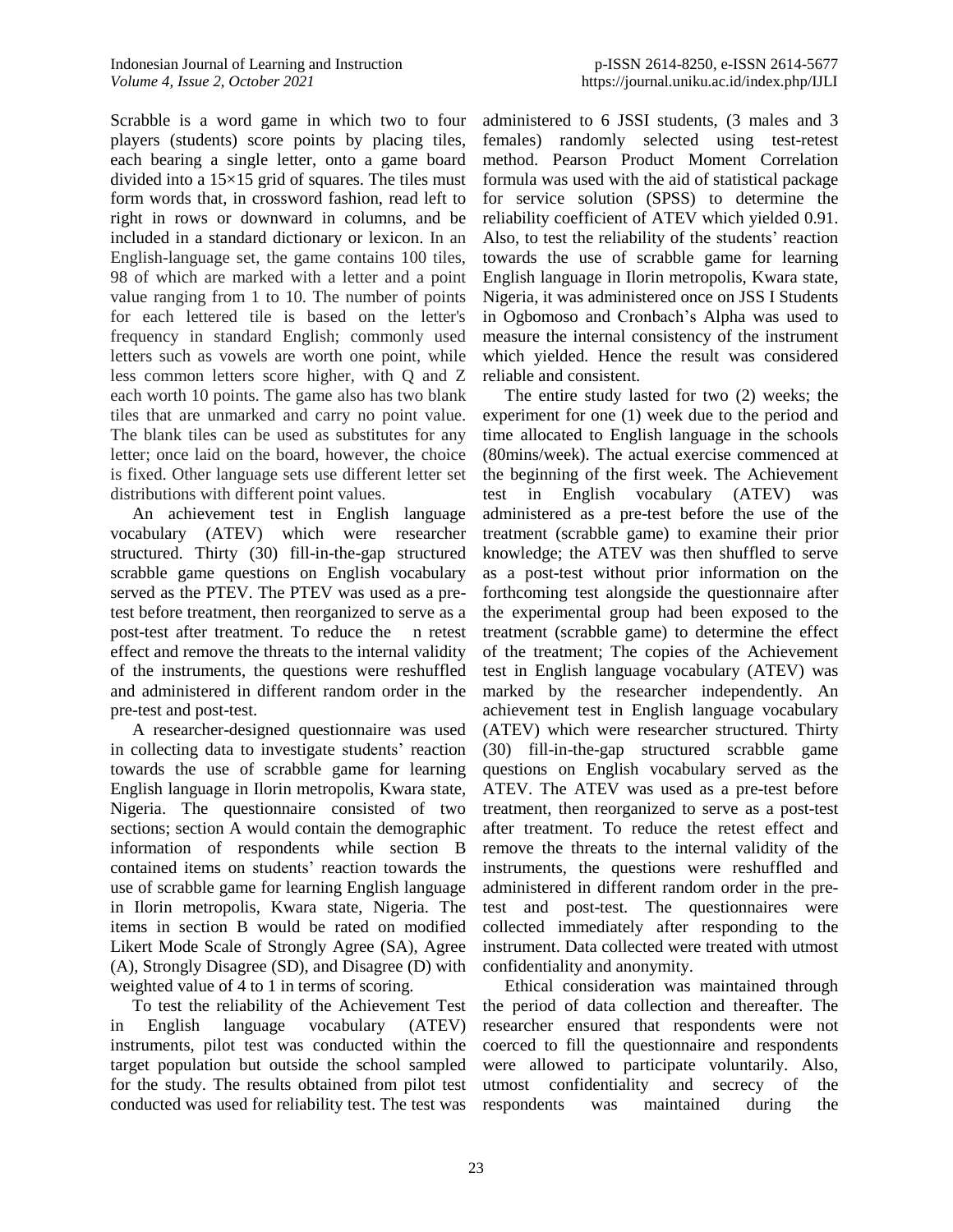*Effect of scrabble game on secondary school students' academic achievements in selected English language concepts in Ilorin metropolis*

findings.

The data collected were analysed employing a descriptive and inferential statistics. Descriptive design. Moreover, it aims to answer the question what which focuses on the demographic of the study. It is used to define respondent characteristic, data trends, and comparison of groups, validate existing condition and to duplicate research. to deal with the four objective of the study, specific descriptive statistics like percentage, mean frequency and variance were wont to analyse demographic information of the participant by gender, Mean achievement of the participant and reaction of the participant to the utilization of scramble game for learning vocabulary in English.

Since the things of the researcher- designed questionnaire was structured on a four-point Likert scale, the choice rule was supported the mid-point of the size 2.50. Therefore, items with mean many 2.50 and above were considered agreed or positive responses while items with below 2.50 were considered disagreed or negative responses. Independent t-test was used to test the stated hypotheses. Independent t-test is an inferential statistical test that determines whether there is a statistically significant difference between the means in two unrelated groups (Denscombe, 2008). It allows the researcher to compare the mean achievement, reaction of male and female students taught Vocabulary in English using scramble game. All statistical analyses were analysed with the aid of Statistical Package for Social Sciences (SPSS) software version 20.0.

### *Sample characteristics*

The data collected and analysed in this section represents the variables of focus for the study and background information to examine the effect of scrabble game on secondary school students' academic performance in selected English language concepts in Ilorin metropolis. The demographic

administration, collation, and report of research information in which data were collected and analysed includes respondents gender only which is presented on Table 1 as follows:

> Table 1 reveals the distribution of respondents that were involved in the study to examine the effect of scrabble game on secondary school students' academic achievement in selected English language concepts in Ilorin metropolis by gender. 4 (57.1%) of the respondents were male, while, 3 (42.9%) were female.

|  |  | Table 1. Distribution of respondents by gender |  |  |  |
|--|--|------------------------------------------------|--|--|--|
|--|--|------------------------------------------------|--|--|--|

| Gender | <b>Frequency</b> | Percentage $(\% )$ |
|--------|------------------|--------------------|
| Male   |                  | 57.1               |
| Female |                  | 42.9               |
| Total  |                  | 100                |

### **RESULTS AND DISCUSSION**

#### *Results*

*Research question one: academic achievement of students taught English language with scrabble game?*

To answer research question one, data were collected to examine the effect of scrabble game on secondary school students' academic achievement in selected English language concepts in Ilorin metropolis based on a pre-test tagged PTEV1 was conducted before introducing Scrabble game, this was done in order to ascertain the respondents' previous knowledge on the concept to be taught. Similarly, a post-test tagged PTEV2 was conducted to ascertain the effect of the Scrabble game on the academic achievement of the respondents. Frequency count and percentage was used to analyse the data collected, while range was used to determine the overall students' academic achievement using Scrabble game based on a benchmark of 0-39, 40-44, 45-49, 50-59, 60-69, and 70-100 to represent fail, poor, fair, good, very good, and excellent respectively. Results of the analysis are shown on Table 2 and interpreted as thus:

Table 2. *Respondents' academic achievement in English vocabulary using scrabble game*

| S/N | <b>Pre-Test</b>     | Achievement | <b>Post-Test</b> | Achievement |
|-----|---------------------|-------------|------------------|-------------|
|     | Achievement $(\% )$ | Level       | Performance (%)  | Level       |
|     | 70                  | Excellent   | 30               | Fail        |
| 2.  | 72                  | Excellent   | 80               | Excellent   |
| 3.  | 40                  | Poor        | 17               | Fail        |
| 4.  | 95                  | Excellent   | 82               | Excellent   |
| 5.  | 95                  | Excellent   | 89               | Excellent   |
|     | 82                  | Excellent   | 78               | Excellent   |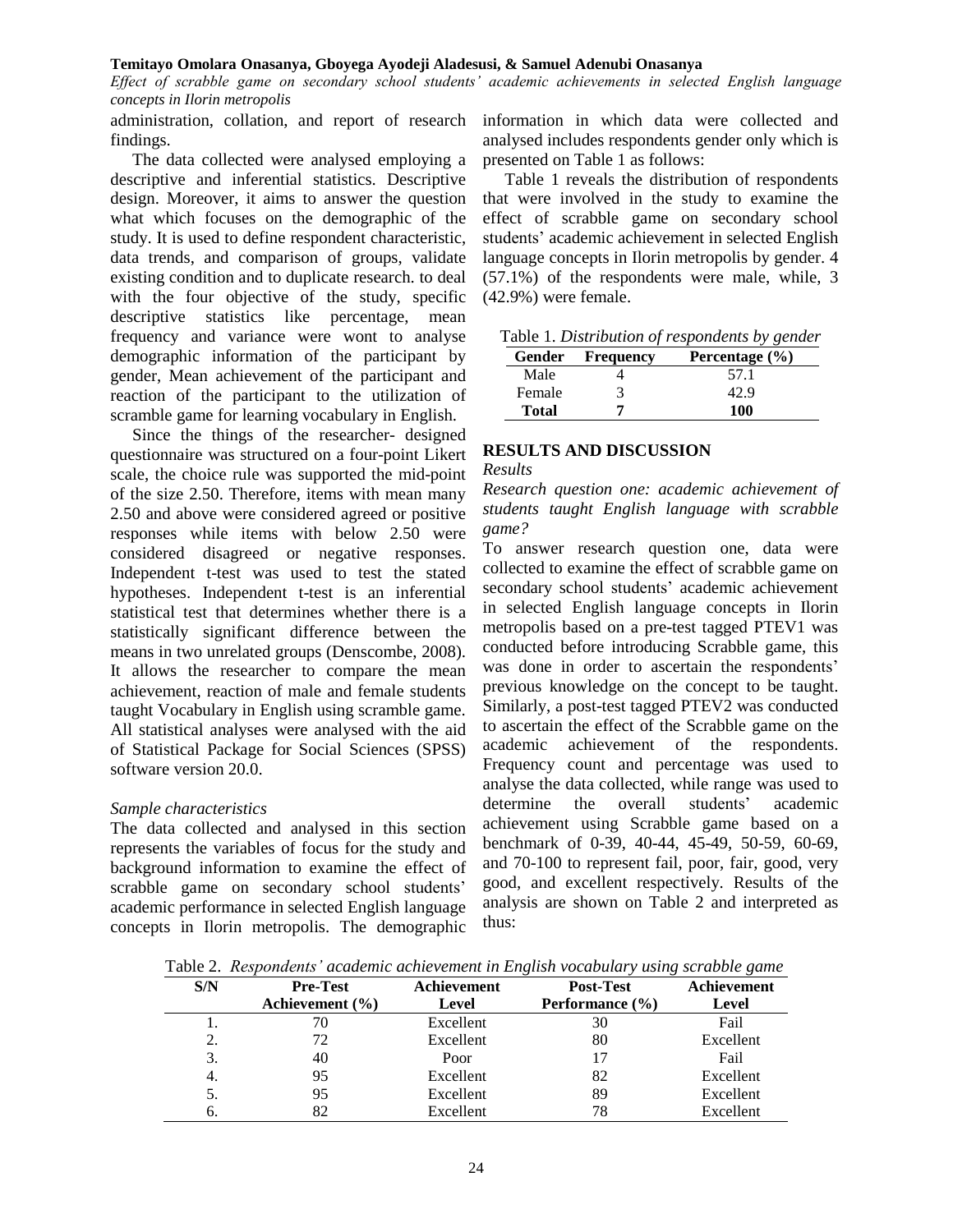|       | o-<br>ບປ | Excellent         |                      | $\mathbf{r}$ xcellent |
|-------|----------|-------------------|----------------------|-----------------------|
| Total | FF.      | $\nabla$ xcellent | . н.<br>$\mathbf{v}$ | <b>Very Good</b>      |

Table 2 shows the academic pre-test and posttest achievement of students taught English vocabulary using Scrabble game; the table revealed that six (6) of the respondents' pre-test percentage scores; 70, 72, 95, 95, 82, and 83 performed excellently, while only one (1) of the respondents' pre-test percentage score of 40 performed poorly. The table also indicated that five (5) of the respondents' post-test percentage scores are excellently based on the post-test scores of 80, 82, 89,78, and 71, while only two (2) of the respondents failed the in the post-test conducted.

The table revealed a difference in percentage score in both the pre-test and post-test. It could be observed that there are addition and reduction in the pre-test and post-test scores; 72 increased to 80, 95 reduced to 82, 95 reduced to 89, 82 reduced to 78, and 83 reduced to 71. However, they retained the achievement level of excellent. Contrarily, two (2) of the respondents with pre-test scores (70 and 40) and post-test scores (30 and 14) revealed a reduction from achievement level of excellent and

poor to fail respectively. Cumulatively, considering the achievement ranges stated above, a reduction in the pre-test scores and achievement level and posttest scores and achievement level was observed; 77 (Excellent) reduced to 64 (Very Good). Thus, students performed well when taught English vocabulary with Scrabble game.

*Research question two: What is the difference between the academic achievement of male and female students taught English language using scrabble game?*

To answer research question two, data were collected to examine the differences between the achievement of male and female students taught English language with scrabble game. Mean was used to analyse the data collected, while mean gain was used to determine the overall difference between male and female students' achievement taught English language with Scrabble game. Results of the analysis are shown on Table 3 and interpreted as thus:

|  | Table 3. Mean academic achievement of male and female students' |  |  |  |
|--|-----------------------------------------------------------------|--|--|--|
|  | in English vocabulary using scrabble game                       |  |  |  |

| <b>Treatment</b> | Gender | <u>th Litzhon</u> vocabatar y astrix scrabbic zamc<br><b>Pre-Test</b><br>Mean | <b>Post-Test</b><br>Mean | <b>Mean Gain</b><br>Score |
|------------------|--------|-------------------------------------------------------------------------------|--------------------------|---------------------------|
| Scrabble game    | Male   | 74.42                                                                         | 50.43                    | $-23.99$                  |
|                  | Female | 83.30                                                                         | 82.67                    | $-0.63$                   |

Table 3 indicates the mean academic achievement of male and female students' in English vocabulary using Scrabble game. The table revealed that both male and female students taught English vocabulary using Scrabble game had mean score of -23.99 and -0.63 respectively. This implies that there is a reduction in both male and female students' achievement taught English vocabulary using Scrabble game. Thus, gender differences do not exist in using Scrabble game to teach English vocabulary in Ilorin metropolis.

*Research question three: What is the students' reaction to learning English language with scrabble game?*

In order to determine students' reaction to the use of Scrabble game in learning English vocabulary. A researcher-designed questionnaire was used in collecting data from the respondents. Mean was used to analyse the data collected, while grand mean was used to determine the overall students' reaction to learning English vocabulary with the use Scrabble game. In determining the overall students' reaction to learning English vocabulary with the use Scrabble game, the bench mark of 2.5 of a 4 point Likert scale was adopted. Results of the analysis are shown on Table 4 and interpreted as thus:

Table 4. *Mean of students' reaction to scrabble game in learning English vocabulary*

| S/N | Items                |                                                          | Mean | Decision |
|-----|----------------------|----------------------------------------------------------|------|----------|
|     |                      | Learning English language vocabulary with Scrabble board |      | Agree    |
|     | game is interesting. |                                                          |      |          |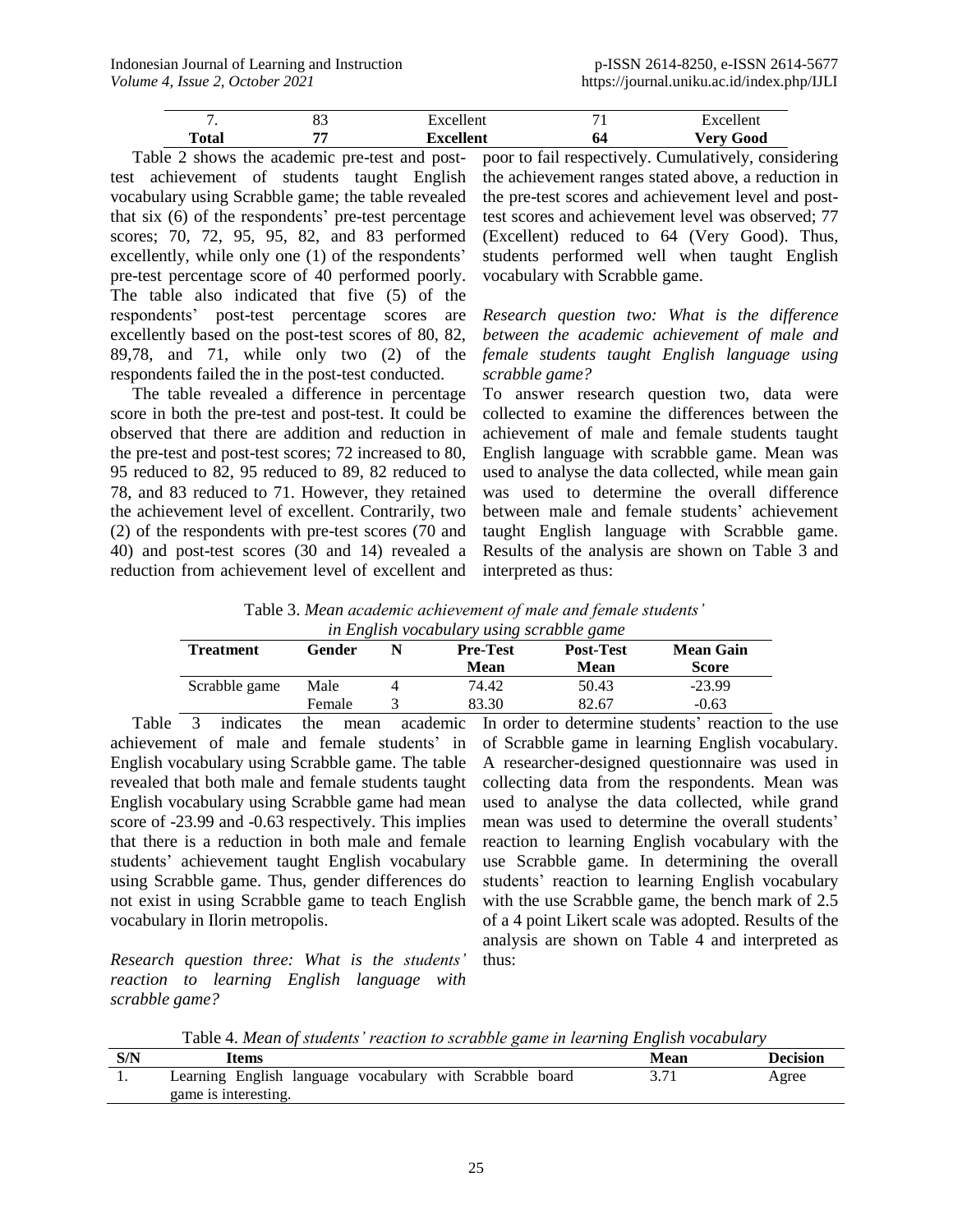*Effect of scrabble game on secondary school students' academic achievements in selected English language concepts in Ilorin metropolis*

| 2.  | I tend to develop more interest in the classroom because of the  | 3.14 | Agree |
|-----|------------------------------------------------------------------|------|-------|
|     | combination of visual impression in the instructional process.   |      |       |
| 3.  | Scrabble used in learning English language vocabulary leaves a   | 3.28 | Agree |
|     | lot to be desired and I look forward to its use to learn English |      |       |
|     | language in subsequent lessons.                                  |      |       |
| 4.  | The use of Scrabble board game in learning English vocabulary    | 3.00 | Agree |
|     | is a waste of time                                               |      |       |
| .5. | Incorporation of games like Scrabble into English language       | 2.85 | Agree |
|     | classes can make the student to be more interested in the        |      |       |
|     | classroom lessons.                                               |      |       |
| 6.  | Use of games like Scrabble board game is distracting for         | 2.86 | Agree |
|     | learning English language vocabulary                             |      |       |
| 7.  | Learning English language with gamification is helpful in        | 3.14 | Agree |
|     | knowing new English language vocabularies                        |      |       |
|     | <b>Grand Mean</b>                                                | 3.14 |       |

Table 4 indicates the mean responses of students' reaction to learning English vocabulary with the use Scrabble game. Using a bench mark of 2.5, the result revealed that the mean score for each of the seven (7) items on the questionnaire is above 2.5, while, the grand mean score of the seven (7) items is 3.14. This indicates that students have positive reaction to learning English vocabulary with the use Scrabble game.

*Research question four: What is the difference between the reaction of male and female students taught English language using scrabble game?*

In order to determine the differences between male and female students' reaction towards learning English language with the use of scrabble game. A researcher- designed questionnaire was used in collecting data from the respondents. Mean was used to analyse the data collected in order to determine the difference between male and female students' reaction towards learning English vocabulary with the use Scrabble game. In determining the overall students' reaction to learning English vocabulary with the use Scrabble game. Results of the analysis are shown on Table 5 and interpreted as thus:

Table 5. *Mean of male and female students' reaction to scrabble game in learning English vocabulary*

| <b>Mean</b> | <b>Standard Deviation</b> |
|-------------|---------------------------|
| 3.29        | .30                       |
| 2.95        |                           |
|             |                           |

Table 5 revealed that male students have a more positive reaction to learning English vocabulary with the use of scrabble game with the mean score of 3.29 which is higher than the female mean score of 2.95. This shows that male students have a more positive reaction to learning English vocabulary with the use of scrabble game.

### *Results of hypotheses tested in the study*

The results of hypotheses tested in this study are presented in subsequent tables. All hypotheses were tested at significant level of 0.05.

 $H<sub>01</sub>$ : There is no significant difference in the performance of male and female students taught English language using scrabble game.

Independent sample *t-*test was conducted to compare the performance of male and female students taught English language using scrabble game. Data collected was analysed and tested at 0.05 significant level. Results of the analysis are shown in Table 6 with subsequent interpretation.

|  |                                               |  |  | Table 6. T-test analysis of male and female students' achievement |
|--|-----------------------------------------------|--|--|-------------------------------------------------------------------|
|  | taught English vocabulary using scrabble game |  |  |                                                                   |

| laught English vocabalary asing scrabble game |  |       |       |  |         |                   |               |  |  |  |
|-----------------------------------------------|--|-------|-------|--|---------|-------------------|---------------|--|--|--|
| Gender                                        |  |       | SD    |  |         | $Sig. (2-tailed)$ | <b>Remark</b> |  |  |  |
| Male                                          |  | 62.42 | 28.48 |  |         |                   |               |  |  |  |
|                                               |  |       |       |  | $-1.18$ | .29               | Accepted      |  |  |  |
| Female                                        |  | 82.99 | 8.41  |  |         |                   |               |  |  |  |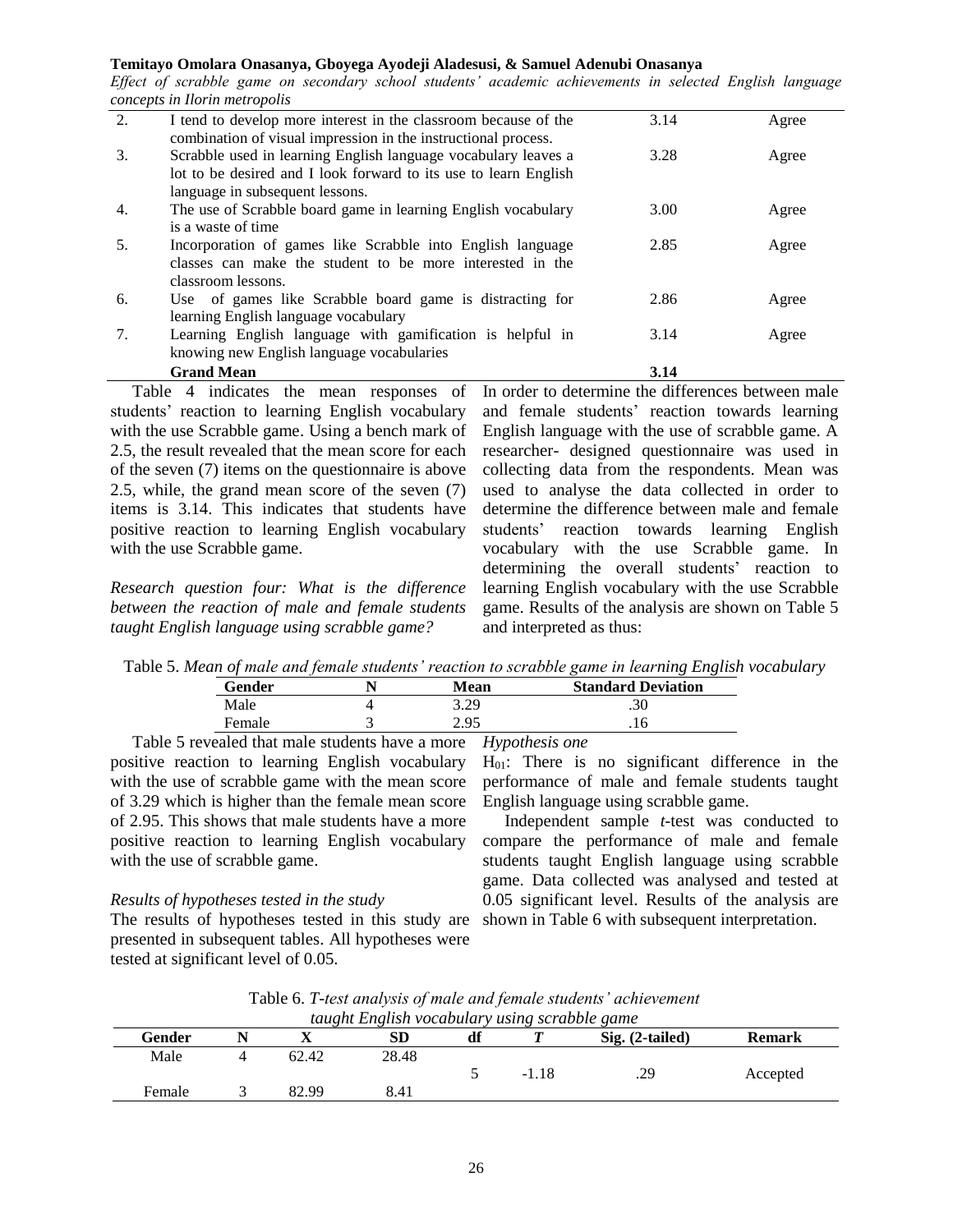From Table 6, it can be deduced that there was no significant difference between the achievement of male and female students taught English language using scrabble game. This is reflected in the findings of the hypothesis tested df  $(5)$ , t= -1.18, p>0.05. Thus, the hypothesis which states that "there is no significant difference in the achievement of male and female students taught English language using scrabble game" is accepted. The result of the hypothesis is in line with the result of research question two, which states that gender differences do not exist in using Scrabble game to teach English vocabulary in Ilorin metropolis.

# *Hypothesis two*

H01: There is no significant difference in the reaction of male and female students taught English language using scrabble game.

Independent sample *t-*test was conducted to compare male and female students' reaction to learning English vocabulary with the use of Scrabble game. Data collected was analysed and tested at 0.05 significant level. Results of the analysis are shown in Table 7 with subsequent interpretation.

|  | Table 7. T-test analysis of male and female students' reaction |  |  |
|--|----------------------------------------------------------------|--|--|
|  | to learning English vocabulary with the use of scrabble game   |  |  |

| ro learning <b>L</b> itgebilt Focubatum for the the tipe of betweene game |  |      |     |    |       |                   |               |
|---------------------------------------------------------------------------|--|------|-----|----|-------|-------------------|---------------|
| Gender                                                                    |  |      |     | df |       | $Sig. (2-tailed)$ | <b>Remark</b> |
| Male                                                                      |  | 3.29 | .30 |    |       |                   |               |
|                                                                           |  |      |     |    | . .67 | .                 | Accepted      |
| Female                                                                    |  | 2.95 |     |    |       |                   |               |

From Table 7, it can be deduced that there was no significant difference between male and female students' reaction to learning English vocabulary with the use of Scrabble game. This is reflected in the findings of the hypothesis tested df  $(5)$ , t= 1.67, p>0.05. Thus, the hypothesis which states that "there is no significant difference in the reaction of male and female students taught English language using scrabble game" is accepted.

### *Discussion*

This study examined the effect of Scramble game on academic achievement of students in English vocabulary using Scrabble game in Ilorin metropolis. The findings revealed that a difference in percentage score in both the pre-test and posttest. It could be observed that there are addition and reduction in the pre-test and post-test scores; 72 increased to 80, 95 reduced to 82, 95 reduced to 89, 82 reduced to 78, and 83 reduced to 71. However, they retained the achievement level of excellent. Contrarily, two (2) of the respondents with pre-test scores (70 and 40) and post-test scores (30 and 14) revealed a reduction from achievement level of excellent and poor to fail respectively. Cumulatively, considering the achievement ranges stated in table 2, a reduction in the pre-test scores and achievement level and post-test scores and achievement level was observed; 77 (Excellent) reduced to 64 (Very Good). Thus, students

performed well when taught English vocabulary with Scrabble game. This clearly shows that instructional media when properly integrated into teaching and learning is capable of stimulating learning and encourage active learning in the classroom thereby increase students' overall achievement in the classroom.

This study agreed with the previous study of Hebblethwaite (2009) and Voinov (2010), whose study affirmed that Scrabble board game offers an excellent oppourtunity of learning English vocabulary concepts and presenting an intense mental activity that offers cognitive skills, practice in applying economic principles, and the activation of language learning in classrooms, thus improving language skills of learners and increasing performance. This study also concur with the previous findings of Glover (2013) whose findings affirmed that the application of scramble games in the classroom may be stimulating and motivating for the new generations of students that have grown up in the age of video games.

The findings of this study validate the earlier study of Oblinger (2004) whose study indicated that games encourage students to play an active role in the instructional process, thus, supporting active learning, experiential learning, and problem-based learning. Extant literature suggests that educational games (EGs) like jigsaw puzzle games represent a promising tool in gamification. Glover (2013)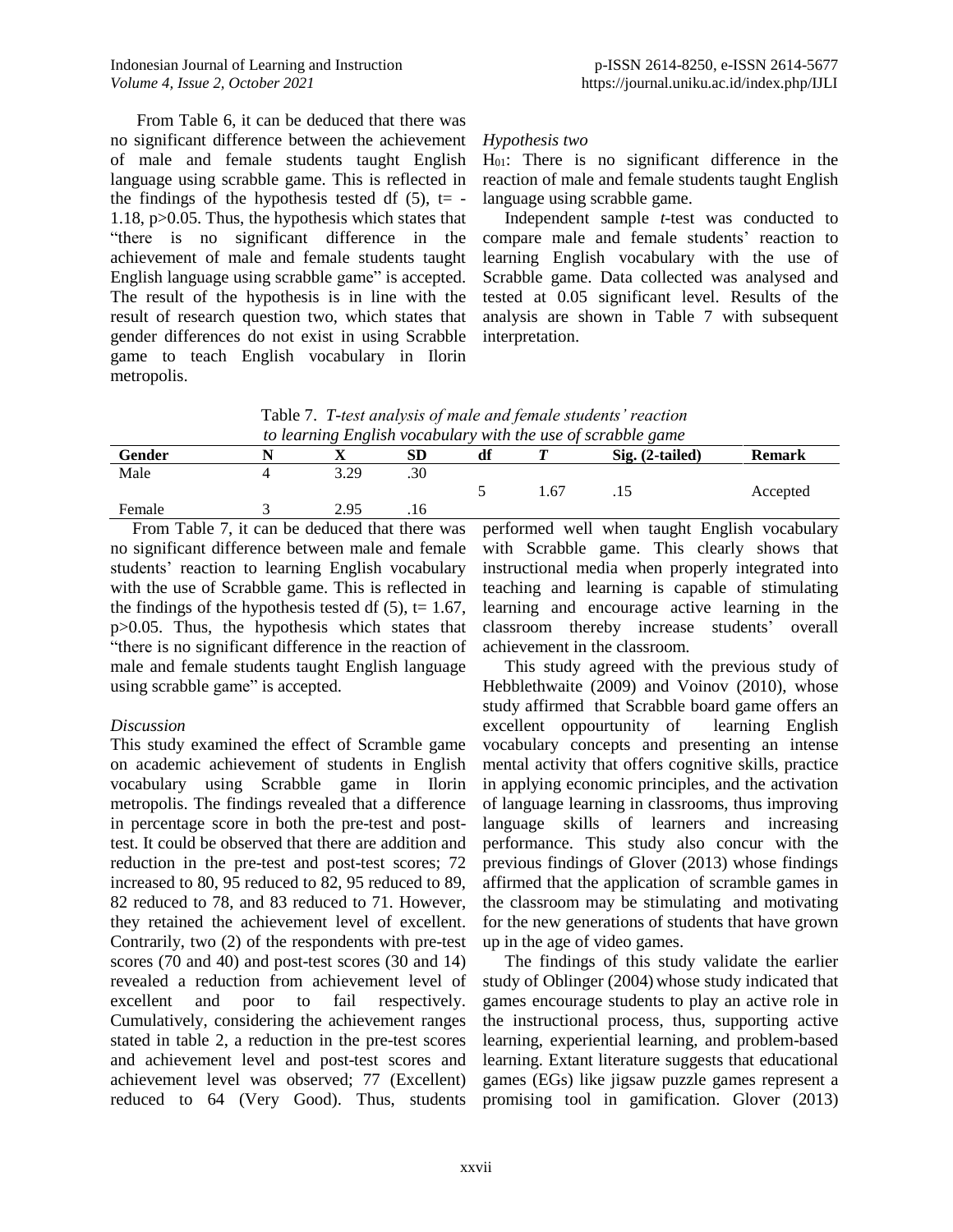*Effect of scrabble game on secondary school students' academic achievements in selected English language concepts in Ilorin metropolis*

concluded that among the reasons that have been pointed out for the use of games in education is that EGs may be appealing and motivating for the new generations of students that have grown up in the age of video games.

Objectives 2 examined the difference between the academic achievement of male and female students taught English language using scrabble game. The findings of this study revealed that the gender differences do not exist in using Scrabble game to teach English vocabulary in Ilorin metropolis. It was revealed from the findings that the nature of Scrabble game which involved intense mental activity and engaging both male and female students simultaneously helps in bridging the gender gap that use to exist in English vocabulary performance. This finding contradict the previous findings of Halpern and Wai (2007) whose study reported a significant lower Scrabble rating for female compare to male scrabble players. Similarly, the findings was inconsistent with the previous findings of Croson & Gneezy (2009) whose study concluded that males are more motivated than females to achieve than their female's counterparts in any game's competition. Maass, D'Ettole, and Cadinu (2008) also indicated that women who compete with their female counterparts in any chess game achieved less than their male counterpart.

Objective 3 determined students' reaction to learning English language with scrabble game. This study revealed that students' reaction to learning English vocabulary with the use Scrabble game is positive. This means that student would prefer the use of games to other traditional means of instruction in the class room. These findings agreed with the previous study of Goehle (2013), whose study opined that students indicate positive increase in level of their engagement and interest which ultimately transformed to better performance and reaction to Scrabble game. The study found that no significance difference existed between the academic performance of male and female students taught English vocabulary using Scrabble game in Ilorin metropolis. Both male and female students taught English vocabulary with the use of Scrabble game performed very well. This finding is in contrast with the study of McCarthy (2008), Lubinski and Benbow (2006), and Tierney (2005), the researchers concluded that most players in Scrabble tournaments are female, however, the

higher ratio of female to male players cannot explain the male advantages in Scrabble game, in fact, the researchers explained that one would predict females will be more prevalent than male at the performance level but opposite is the case.

#### **CONCLUSION**

The results of the findings indicated that scramble game has positive effect on academics achievement of the students and there is no significant difference between male and female students taught English language using scramble game Based on the findings of this study, it can be deduced that the findings of this study averred that academic achievement in English vocabulary can be increased with the utilisation of Scrabble game through the intense mental activity that learners engage in while playing the game and instructional assignment should be assigned to students without any gender bias. Similarly, the use of Scrabble game in the teaching of English vocabulary is learner and gender friendly. Hence, the need for Scrabble game in the English language classroom is quintessential in order to maintain an interesting, engaging, interactive, entertaining and fun filled classroom, and help learners to gain better learning experience without gender consideration.

In interpreting the results of the study, some limitations regarding methodological aspects can be stated. First, this study used a self-structured questionnaire to elicited information on student's reaction to the use of scramble game for learning English language vocabulary, which brings opportunities for response bias. Second, the sample only included students from JSS One. In addition, the sample size was relatively small. These two factors suggested several precautions in the generalization of the findings of this result. Furthermore, it should also be noted that the measurement scale used needs to be re-tested for future studies.Hence, based on the findings and conclusions of this study, the following recommendations were made. First English vocabulary teaching and learning should be conducted in an engaging, funfilled and entertaining manner using scramble game , this is because, English vocabulary are better understood when its learnt in an entertaining manner . Second, Scrabble game adoption should be encouraged among teachers and students. This will provide avenue to learners to learn in a personalised,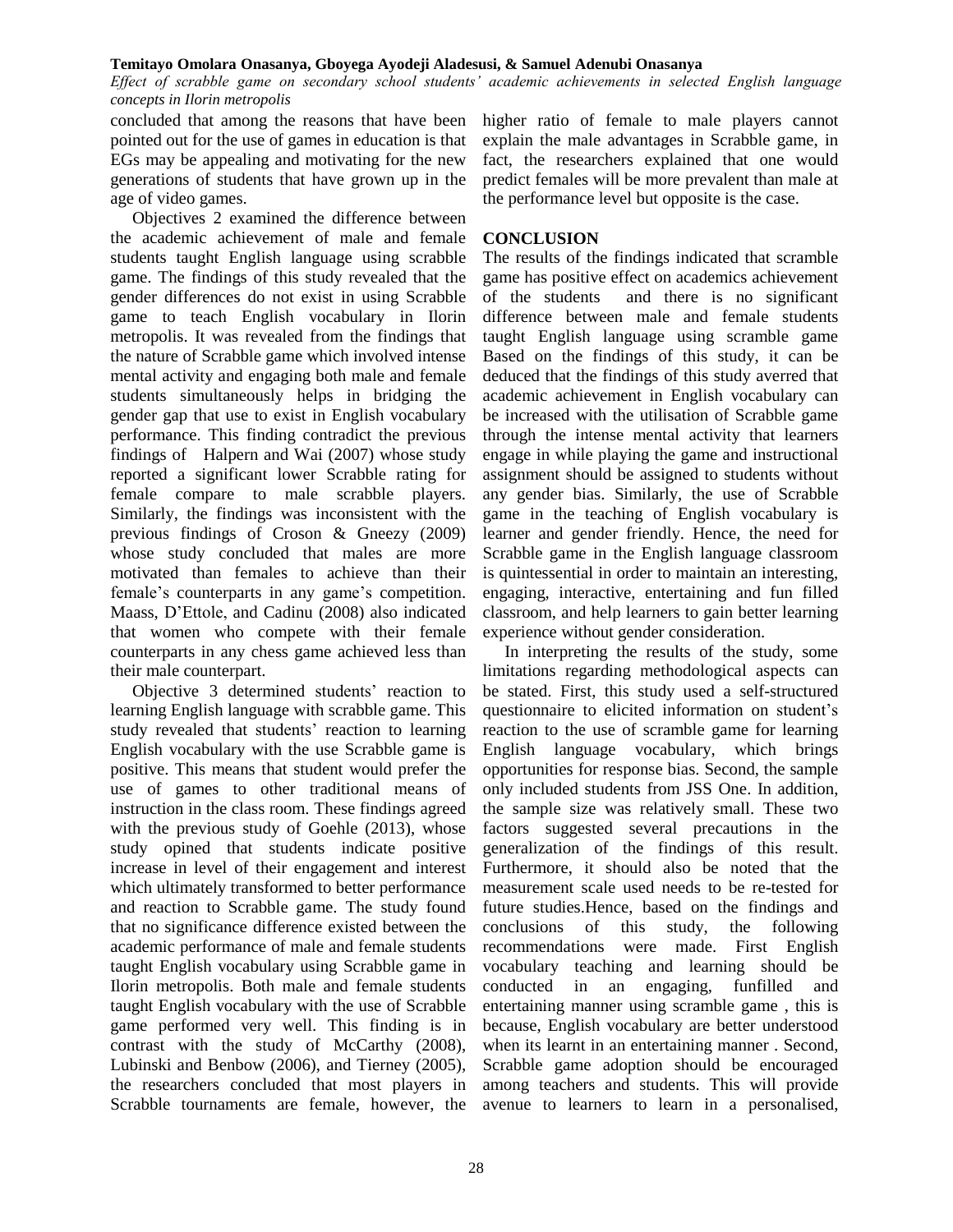Indonesian Journal of Learning and Instruction p-ISSN 2614-8250, e-ISSN 2614-5677 *Volume 4, Issue 2, October 2021* https://journal.uniku.ac.id/index.php/IJLI

individualised, and self-paced level, which will in turn translate to better academic performance, School proprietors should embrace and provide entertaining and interactive games such as Scrabble game to the school. Since, it creates better learning experience and offer a reality of experience that stimulates self-activity.

#### **REFERENCES**

- Abanikannda, M. O. (2017). Towards enhancing quality learning among undergraduate students in Nigeria's universities: the place of social media networking. *Proceedings of The 2017 Association for Innovative Technology Integration in Education Conference; That All May Integrate Technology for Instruction* (pp. 13-21). Ilorin: AITIE.
- Beggs, R., O'Neill, P., Virapen, K., & Alexander, S. (2009, March). The perception of gaming in higher education: gaming habits of University of Ulster staff. In *2009 Conference in Games and Virtual Worlds for Serious Applications* (pp. 174-177). IEEE.
- Charness, N., & Gerchak, Y. (1996). Participation rates and maximal performance: A log-linear explanation for group differences, such as Russian and male dominance in Chess. Psychological Science, 7, 46–51.
- Croson, R., & Gneezy, U. (2009). Gender differences in preferences. Journal of Economic Literature, 47, 448–474.
- Cook, T. D., & Campbell, D. T. (1979). The design and conduct of true experiments and quasiexperiments in field settings. In *Reproduced in part in Research in Organizations: Issues and Controversies*. Goodyear Publishing Company.
- Cruickshank, D. R., & Telfer, R. (2001). Classroom games and simulations. Theory into Practice. Winter 80, 19(1), 75–81.
- Darfilal, I. (2015). *The Effectiveness of Using Language Games in Teaching Vocabulary The Case of Third Year Middle School Learners.* Algeria: University of Tlemcen, Faculty of Letters and Languages, Department of English.
- Denscombe, M. (2008). Communities of practice: A research paradigm for the mixed methods approach. *SAGE Journals.*
- Deterding, S., Dixon, D., Khaled, R., & Nacke, L. (2011, September). From game design elements to gamefulness: defining" gamification".*In Proceedings of the 15th international academic MindTrek conference: Envisioning future media environments (pp. 9-15).*
- Gamal, S., & El-Aziz, R. M. A. (2011). The perception of students regarding e-learning implementation

in Egyptian universities: The case of Arab Academy for science and technology.

- Gardner, H. (1999). *Intelligence reframed:Multiple intelligences for the 21st century.* New York: Basic Books.
- Gasaymeh, A. M. M. (2009). *A study of faculty attitudes toward internet-based distance education: A survey of two Jordanian public universities* (Doctoral dissertation, Ohio University).
- Glover. (2013). Play as you learn: gamification as a technique for motivating learners", Herrington,. *Proc. of World Conf. on Educational Multimedia, Hypermedia and Telecommunications,* (pp. 1999–2008). Chesapeake, VA.
- Goehle, G. (2013). Gamification and web-based homework. *PRIMUS, 23*(3), 234-246.
- Hadfield, J. (1999). *Intermediate Vocabulary Games*. Harlow: Longman.
- Halpern, D., & Wai, J. (2007). The world of competitive Scrabble: Novice and expert differences in visuospatial and verbal abilities. *Journal of Experimental Psychology Applied, 13*(2), 79-94.
- Hebblethwaite, B. (2009). Scrabble as a tool for Haitian Creole literacy. *Journal of Pidgin and Creole Languages, 24*(2). 275-305
- Hsin-Yuan, H., & Soman, D. (2013, December 10). *Gamification of Education. Toronto: University of Toronto.* Retrieved from Inside Rotman: http://inside.rotman.utoronto.ca/behaviouralecon omicsinaction/files/2013/09/GuideGamificationE ducationDec2013.pdf
- Hsu, H. S., Lin, J. H., Huang, W. C., Hsu, T. W., Su, K., Chiou, S. H., Tsai, Y. T., & Hung, S. C. (2011). Chemoresistance of lung cancer stemlike cells depends on activation of Hsp27. *Cancer*, *117*(7), 1516-1528.
- Huotari, K., & Hamari, J. (2012). Defining gamification: a service marketing perspective. *Proceedings of the 16th International Academic MindTrek Conference* (pp. 17-22). ACM.
- Hu Hai-peng, Deng Li-jing. (2007). Vocabulary acquisition in multimedia environment. USChina
- Kapp, K. M. (2012). *The gamification of learning and instruction: game-based methods and strategies for training and education.* John Wiley & Sons.
- Koivisto, J., & Hamari, J. (2014). Demographic differences in perceived benefits from gamification. *Computers in Human Behavior, 35*, 179-188.
- Lam, S. L. (2017). Use of Gamification in Vocabulary Learning: A Case Study in Macau. *CELC Symposium*, 90-97.
- Lubinski, D., & Benbow, C. P. (2006). Study of mathematically precocious youth after 35 years: Uncovering antecedents for the development of